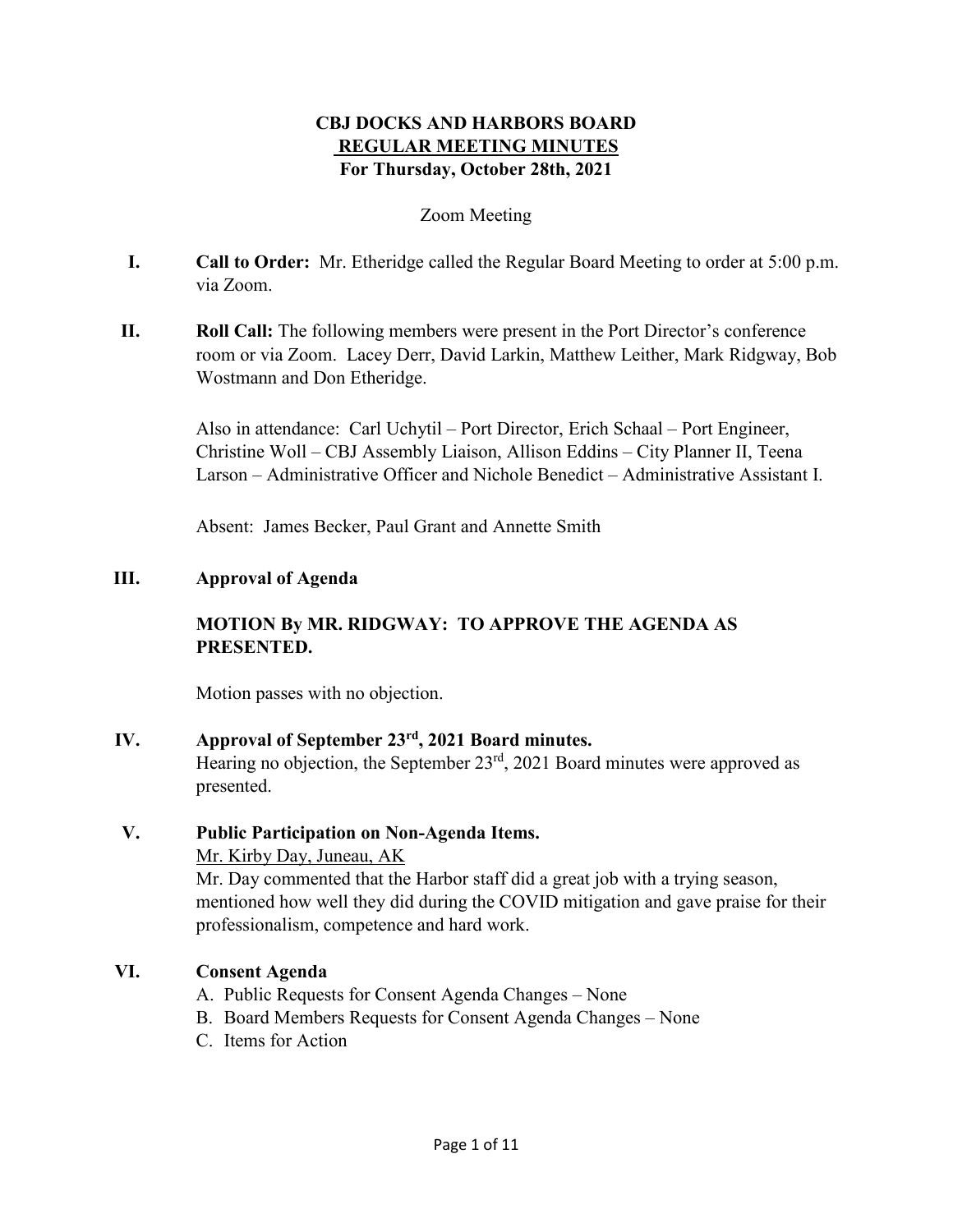1. Renaming Archipelago Lot to Peratrovich Plaza Presentation by the Port Director

# RECOMMENDATION: THAT THE ASSEMBLY ADOPT RESOLUTION 2968 RENAMING ARCHIPELAGO LOT 2A TO PERATROVICH PLAZA

# **MOTION By MS. DERR: TO APPROVE THE CONSENT AGENDA AS PRESENTED AND ASK UNANIMOUS CONSENT.**

Motion passed with no objection

# **VII. Unfinished Business**

1. Regulation Change: 05 CBJAC 20.080 (Passenger-for-hire fee)

Mr. Uchytil said this is on page 24 in the agenda packet. These rates have been through the Finance Sub-Committee and the Operations Planning Committee. The proposal is to raise the passenger-for-hire rates 10% for both the vessel and perperson fee. This will add about \$15,000 to the Harbors Enterprise. There was a comment received last week with concerns regarding definitions. He clarified with the Law Department to modify the paragraph listed as definitions. We decided to strike the passenger-for-hire definition within the regulation and changed that to commercial charter vessel activities. This is the only change that is new from last Wednesday.

Board Questions: None

Public Comments: None

Board Discussion/Action:

Mr. Ridgway asked everyone to look at section 3 on page 25. Do we need to add a date where it is XX'd out?

Mr. Uchytil stated if the Board takes affirmative action today, staff will begin the public notice process which will require notice in the Juneau Empire and posting at the libraries. He suspects this will happen as early as November  $1<sup>st</sup>$ , 2021. We will add that date once we commence the public notice period. We are planning for a public hearing on December  $8<sup>th</sup>$ , 2021. All the Board is doing today is directing staff to begin the public notice process.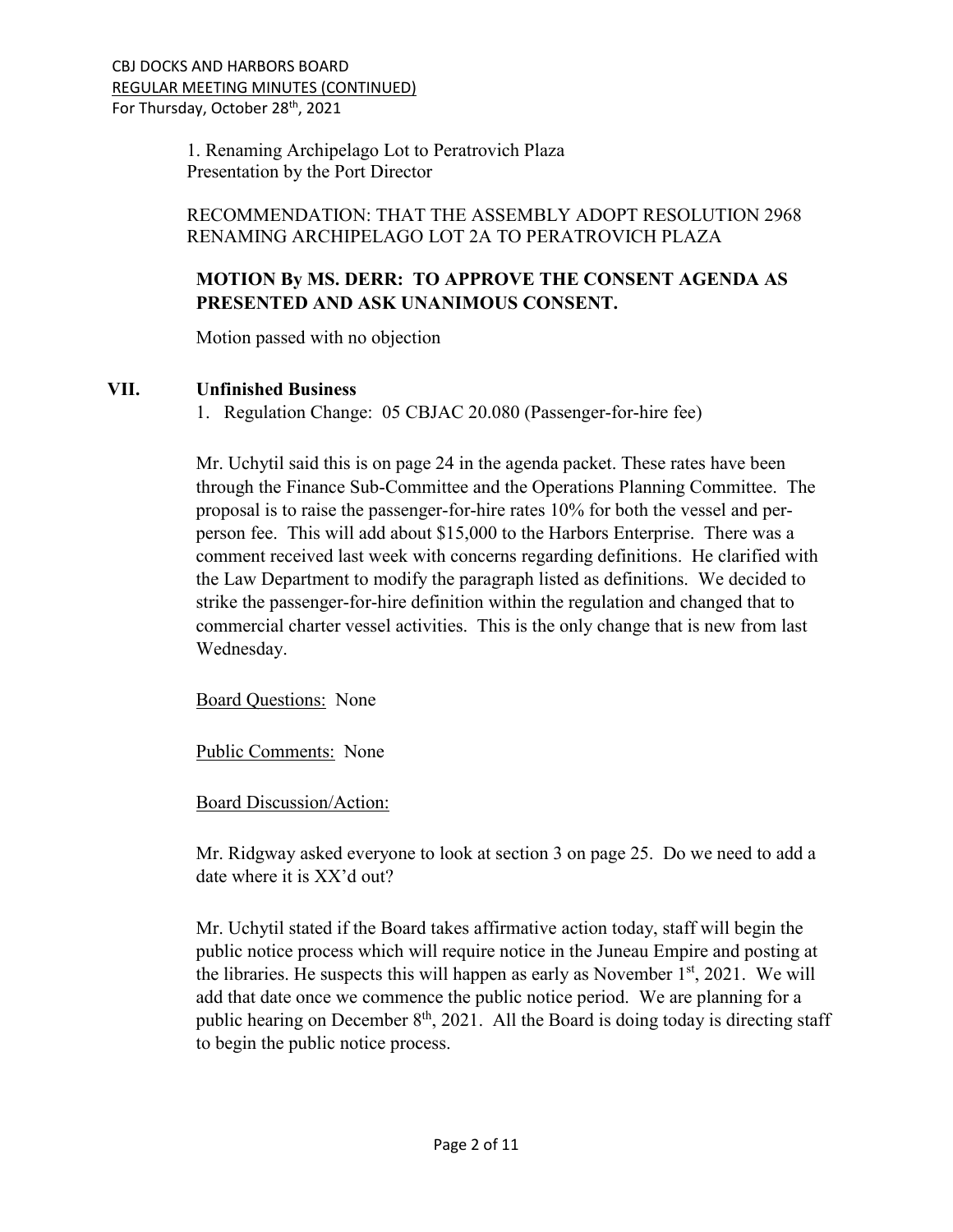# **MOTION By LACEY DERR: TO PROCEED TO THE PUBLIC NOTICE PERIOD AND NOTIFICATION OF PUBLIC HEARING SET FOR DECEMBER 8th, 2021 TO AMEND 05 CBJAC 20.080 PASSENGER-FOR-HIRE FEE AND ASK UNANIMOUS CONSENT.**

### **Motion passed with no objection.**

## **VIII. New Business**

1. Lisa Haffner New Lease Application.

Mr. Uchytil said Docks & Harbors manages several hundred acres of CBJ owned tidelands. We received these tidelands through a conveyance process established by the state. Most of the conveyance occurred back in 2001. This lease was originally with the state and is for 3.2 acres in the Tee Harbor area. Lisa Haffner currently leases this land and her 55 year lease expired this year. CBJ ordnance only allows for a 35 year lease and Ms. Haffner said she would like to exercise her right to sign a new lease for 35 years. The process requires an appraisal, which is in the packet and works out to be \$0.04 per square foot. Usually these things would go through the Operations Planning Committee first, but we were informed we are losing our CBJ law attorney on November  $19<sup>th</sup>$ , 2021. We are trying to push this through while we still have our current representation. There is no legal reason to deny the lease going forward due to Ms. Haffner having preferential right to these 3.2 acres.

### Board Questions

Mr. Wostmann asked Mr. Uchytil if Ms. Haffner has been made aware of the increase in rent and has that already been agreed to?

Mr. Uchytil said she has been made aware of the increase and accepts the conditions of the new lease.

# Public Comment – None

### Board Discussion/Action

# **MOTION By MS. DERR: MOVE TO APPROVE A NEW 35 YEAR LEASE FOR LISA HAFFNER AT THE RENTAL RATE OF \$5,545.12 AND FORWARD TO THE ASSEMBLY FOR FINAL APPROVAL AND ASK FOR UNANIMOUS CONSENT.**

# **Motion passed with no objections.**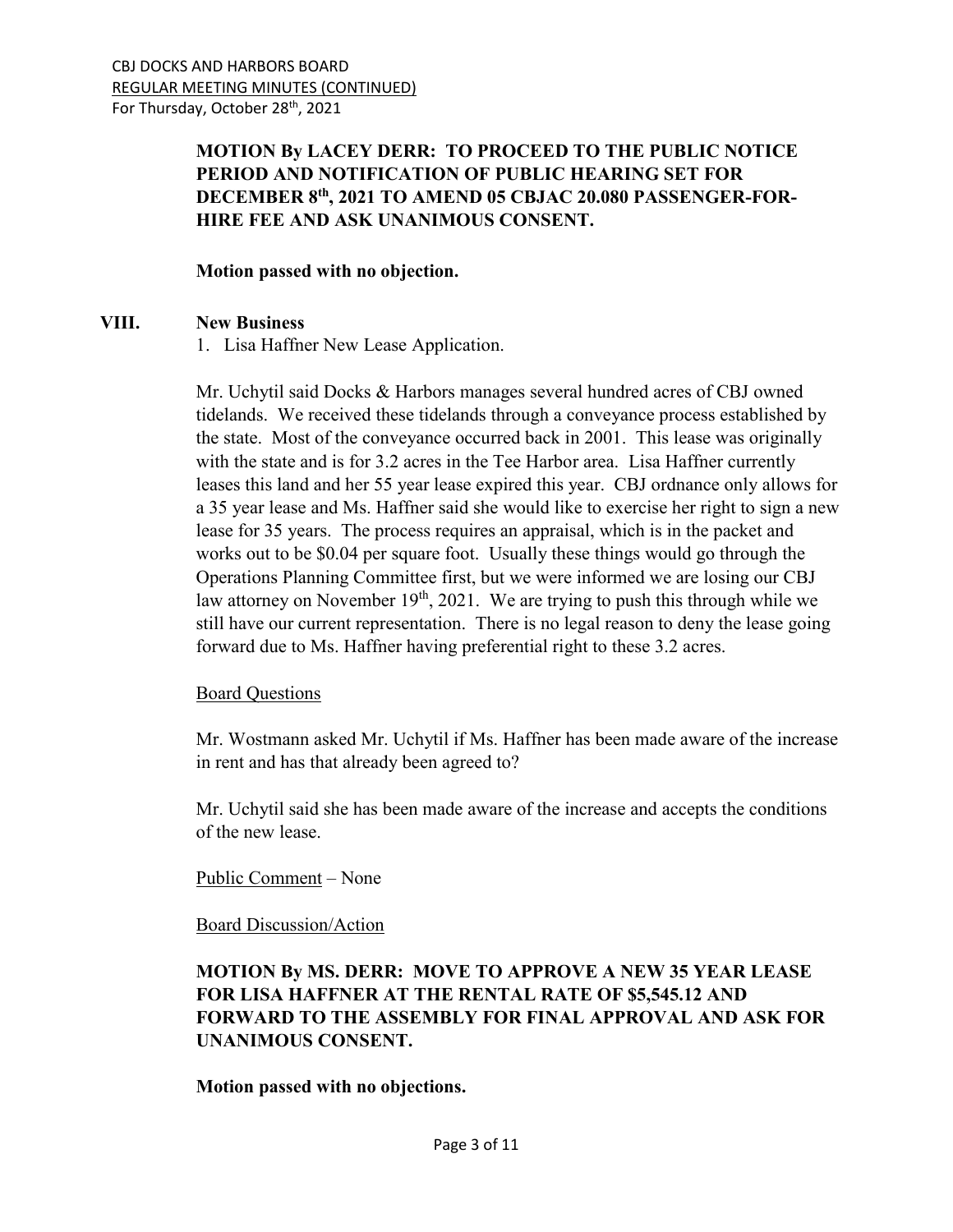### **IX. Items for Information/Discussion**

**1.** Community Development Department (CDD) Areawide Planning Update Presentation by Allison Eddins.

Mr. Uchytil said he was asked at the Operations-Planning Committee meeting to provide an overview of upcoming development projects prior to the Strategic Planning Retreat. This is why Ms. Eddins is with us today.

Ms. Eddins introduced herself as a Planner with CBJ, under Director Maclean. She began by speaking about the Auke Bay Area Plan. For a couple of years we worked with the neighborhood and sub-committee of the Planning Commission to begin implementing the area plan. Our first step was to propose new zoning districts for what we were calling the Auke Bay Core. This includes the waterfront, but we were not proposing to rezone the waterfront, mainly because what we were hearing from residents was they liked that 35 foot height limit to preserve the views. Those two new zoning districts we proposed, a mixed use and the neighborhood commercial did not pass the Planning Commission. However, they did adopt the two new zoning districts as an amendment to the CBJ Land Use Code. They declined to rezone Auke Bay to those two new zoning districts. Auke Bay continues to be a mixture of general commercial, light commercial, medium density multifamily, as well as low density single family. We have no plans to revisit that, however, the neighborhood association is interested in updating the area plan.

# Board Questions None

Ms. Eddins spoke about the Blueprint Downtown. The process is moving along as expected. We are seeing some delays due to Covid and trying to get a Steering Committee and quorum. A draft of the plan should be going out for public review by the end of this year. A few items in this plan is the focus area from the Rock Dump all the way up to the neighborhoods in Star Hill, Chicken Ridge, down to Willoughby and to the Juneau-Douglas Bridge. This is a significant area, so we plan to break it up into eight sub-districts. Three of those directly relate to Docks & Harbors. The first being the waterfront, the boundaries for the waterfront are a little bit north of the Rock Dump, following Franklin down to the bridge. The second focus area is the Rock Dump, and the third is Aurora and Harris Harbors. The plan has quite a few goals and recommendations. Those that might interest this group is the plan that recommends supporting the 2017 Downtown Harbors Upland Plan. One specific recommendation for that is requiring mixed use development near Harris Harbor. They are also recommending giving support to the 2018 Marine Park to Taku Dock Urban Design Plan and the 2021 Small Cruise Ship Infrastructure Plan. This also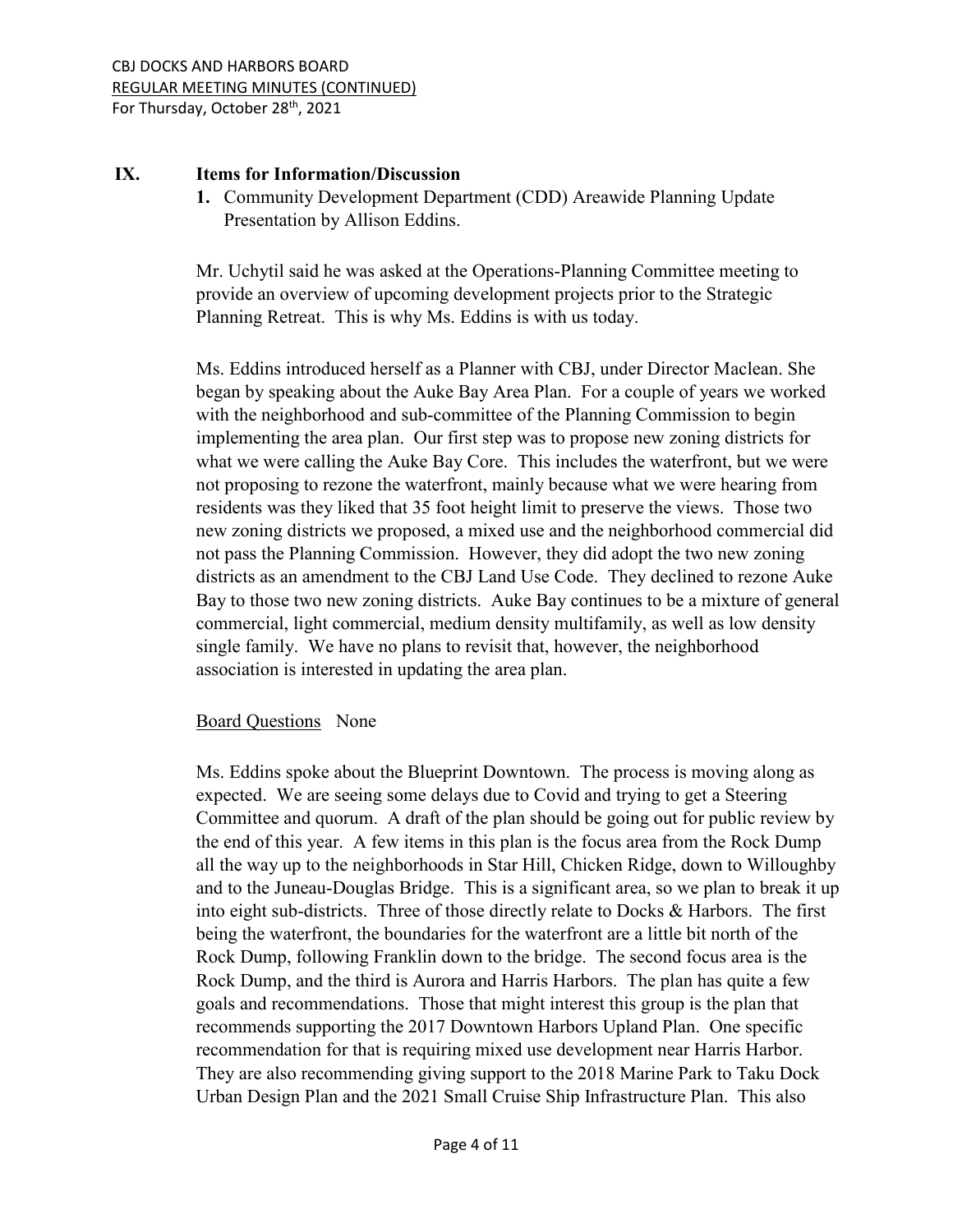#### CBJ DOCKS AND HARBORS BOARD REGULAR MEETING MINUTES (CONTINUED) For Thursday, October 28<sup>th</sup>, 2021

deals with the Visitor's Industry Task Force recommendation for a cruise ship dock at the Sub-Port.

## Board Questions None

Ms. Eddins said the next project was the Long-Range Waterfront Master Plan. We are awaiting the results of a survey, and pending those results there will likely be amendments to the Waterfront Plan. Probably only the amendments that deal with Area B, which is the Sub-Port, will be considered. Beyond that there really hasn't been any movement as we await the results of the survey.

# Board Questions None

Ms. Eddins said the next area plan we are working on is the South Douglas/West Juneau Area Plan. We have Annette Smith as a liaison to that project. A Steering Committee was appointed early this year and met in the spring. This is also a large area, so we are breaking it up into sub-areas as well. One area, that of course, would interest this committee is what we are calling the Waterfront Recreation Area. Prior to starting the public process, we met with some employees of Docks & Harbors and with Parks & Rec. We wanted to get an idea of what these departments had planned for the properties they manage in that area. Before the Steering Committee starts talking about specific recommendations for the Douglas Harbor, Ms. Eddins would like to meet with someone from Docks & Harbors to make sure she is as up to date as possible. She does not want to contradict any adopted plans, and wants to be supportive about what Docks  $\&$  Harbors has in mind for the upcoming five, ten, fifteen years in that area. The steering committee is back to holding their regular meetings. They usually meet every three weeks. Ms. Eddins anticipate they will begin to meet and discuss the Douglas Harbor in December 2021.

# Board Questions

Mr. Ridgway asked if that area includes North Douglas.

Ms. Eddins stated it does not include North Douglas. The focus area is from the bridge, south, to a little past Sandy Beach.

Ms. Eddins said the last item the Board wanted an update on is an item she is least familiar with. Director Maclean will be available for any future meetings to answer questions about the review of the Coastal Management Plan. That ordinance was repealed in August. Her colleagues and Director Maclean are working with Title 49 and the Planning Commission to determine if any of the sections in the Coastal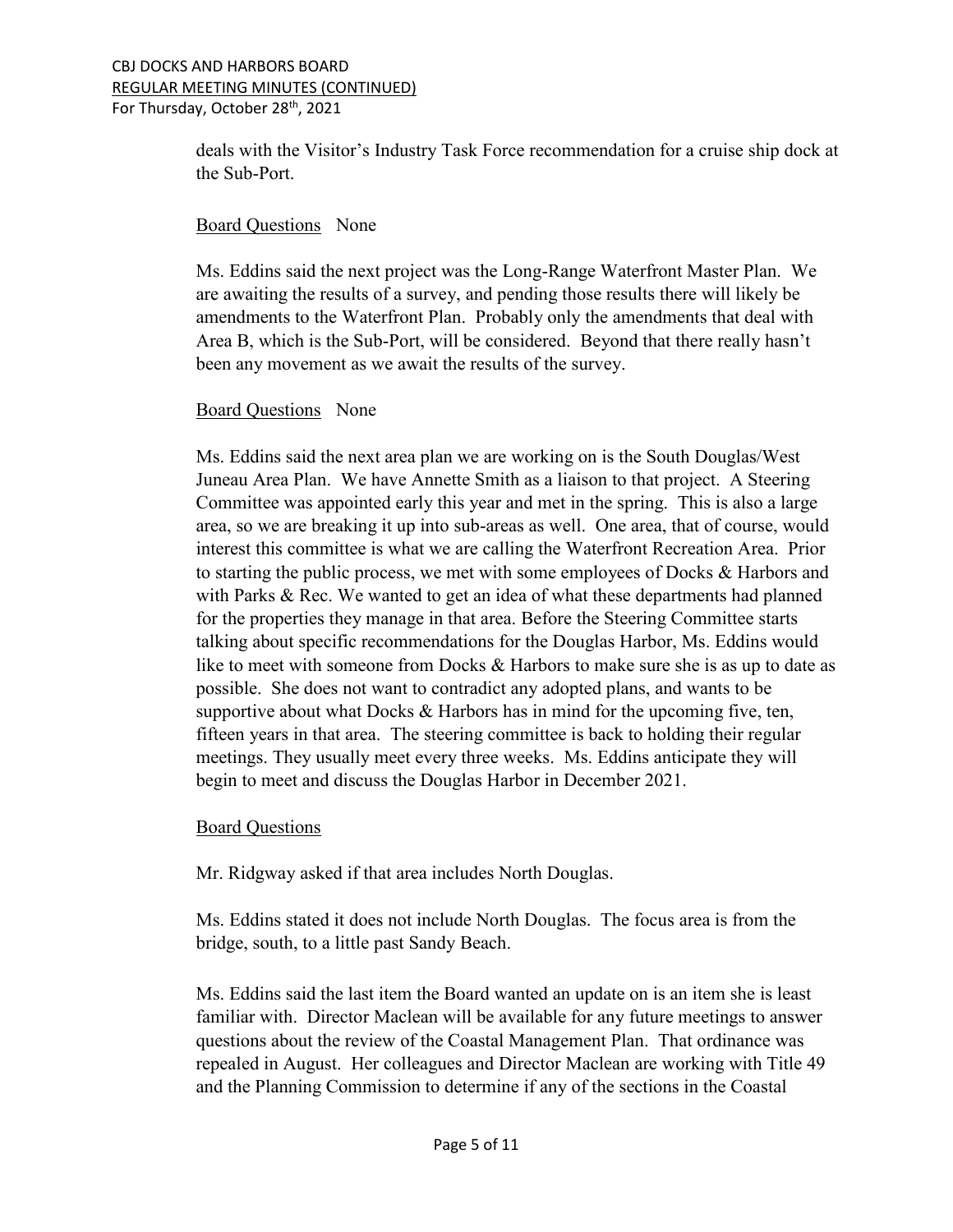Management Ordinances need to be moved into the Land Use Code and officially adopted. That process is ongoing, the Title 49 Committee met about this specific topic just today.

### Board Questions

Mr. Ridgway said he did not have any questions but wanted to thank Ms. Eddins. He appreciated her bringing the board up to speed on the wide range of planning efforts.

Mr. Wostmann also thanked Ms. Eddins for the summary. Mr. Wostmann was familiar with some of these plans, but not up to date on all of them. He asked Ms. Eddins to provide the Board with a reference list with all existing plans that affect Docks & Harbors.

Mr. Ridgway asked Ms. Eddins if she had knowledge on current planning efforts for a second crossing to Douglas Island.

Ms. Eddins said she does not and has not heard anything about a second crossing. If anything is being discussed it would be discussed between the City Manager and the department directors. The topic has always been hotly debated, and she does not anticipate that will change. She feels the need for a second crossing is just becoming greater and greater, especially as we see more development happening over on Douglas Island.

Mr. Schaal said he can add a little to that. He has been working with Katie Koester, Director of Engineering & Public Works. She is putting together a legislative priorities document, and one of the topics is the second crossing. Mr. Schaal read from a draft regarding the topic. It stated the second crossing from Juneau to Douglas Island has been a priority for the community since the early 1980's. Recently the CBJ Assembly appropriated \$250,000 to match federal appropriations of \$2.5 million, to perform a PEL study through ADOT. DOWL Engineering has been selected for the PEL study that is expected to be completed by the end of 2023.

# Board Questions None

# Public Comment None

**2.** Strategic Retreat Planning

Mr. Uchytil said Ms. Cosgrove is online now and will be under contract to facilitate the Strategic Planning Retreat. The retreat will begin on Friday, October  $5<sup>th</sup>$ , 2021 at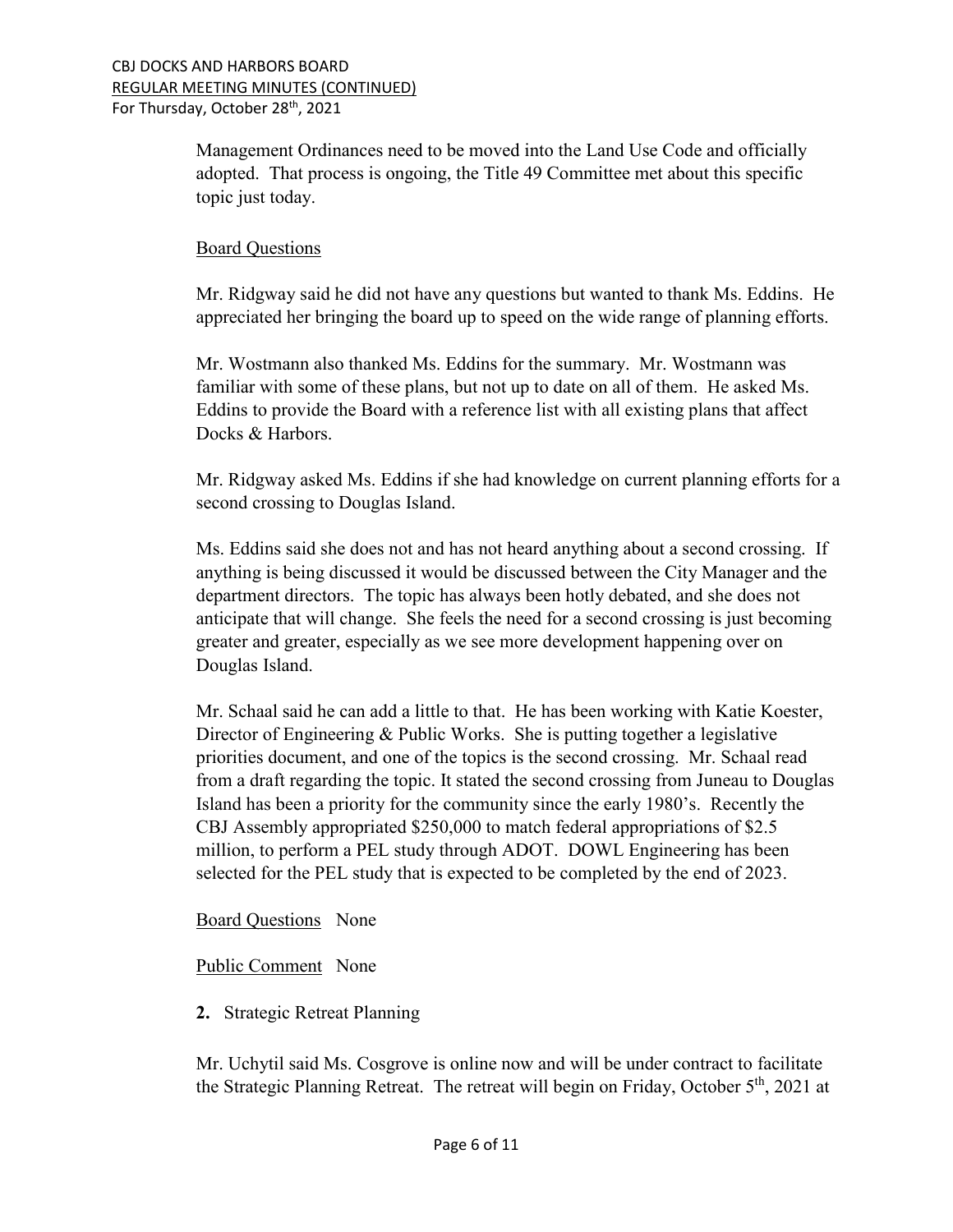5:00 pm, and reconvene the next day on Saturday, October  $6<sup>th</sup>$ , 2021 at 10:00 am. The current plan is to put in three to four hours each day. The retreat will be held in the Board Room of the Robert F. Valliant Admin. Building at Bartlett Regional Hospital. Mr. Uchytil read the retreat agenda on page 65 of the packet and welcomed comments by the Board.

Ms. Cosgrove said she appreciated Mr. Uchytil reading through the agenda. The only thing she wanted to add is there is flexibility while trying to keep to the agenda. If something comes up we can spend a little more time in one place over another, to meet people's needs.

### Board Questions

Mr. Wostmann said he liked this agenda and it has the key points he wanted to see. He also liked the SWOT Analysis in there, as he has attended those in the past and believes they can be very effective.

Mr. Ridgway said he appreciated Ms. Cosgrove pitching in and thanked her for attending last week's Operations Planning Committee meeting. Mr. Ridgway also complimented Mr. Uchytil for the way the agenda was presented.

Mr. Uchytil stated the only people attending the retreat will be board members, staff and Ms. Cosgrove. There are limitations for the board room, only 12 people are allowed per Bartlett guidelines. We will meet the Open Meetings Act by each Board member having a microphone, and allowing the public to call-in. Mr. Uchytil confirmed with the Law Department this is an appropriate accommodation to meet the Open Meetings Act requirements.

### Public Comments None

**3.** Docks & Harbors Calendar Schedule – 2022

Mr. Uchytil stated this has been shown to the Operations Planning Committee. This calendar shows the Operations Planning Committee, Finance Sub-Committee and Board meetings. If anyone has any conflicts to please let him know.

### Board Questions

Mr. Wostmann said he wanted the Finance Sub-Committee to get together and look into their meetings. He would like two of those meetings each month. Ms. Larson stated she could add it to the agenda for the Finance Sub-Committee.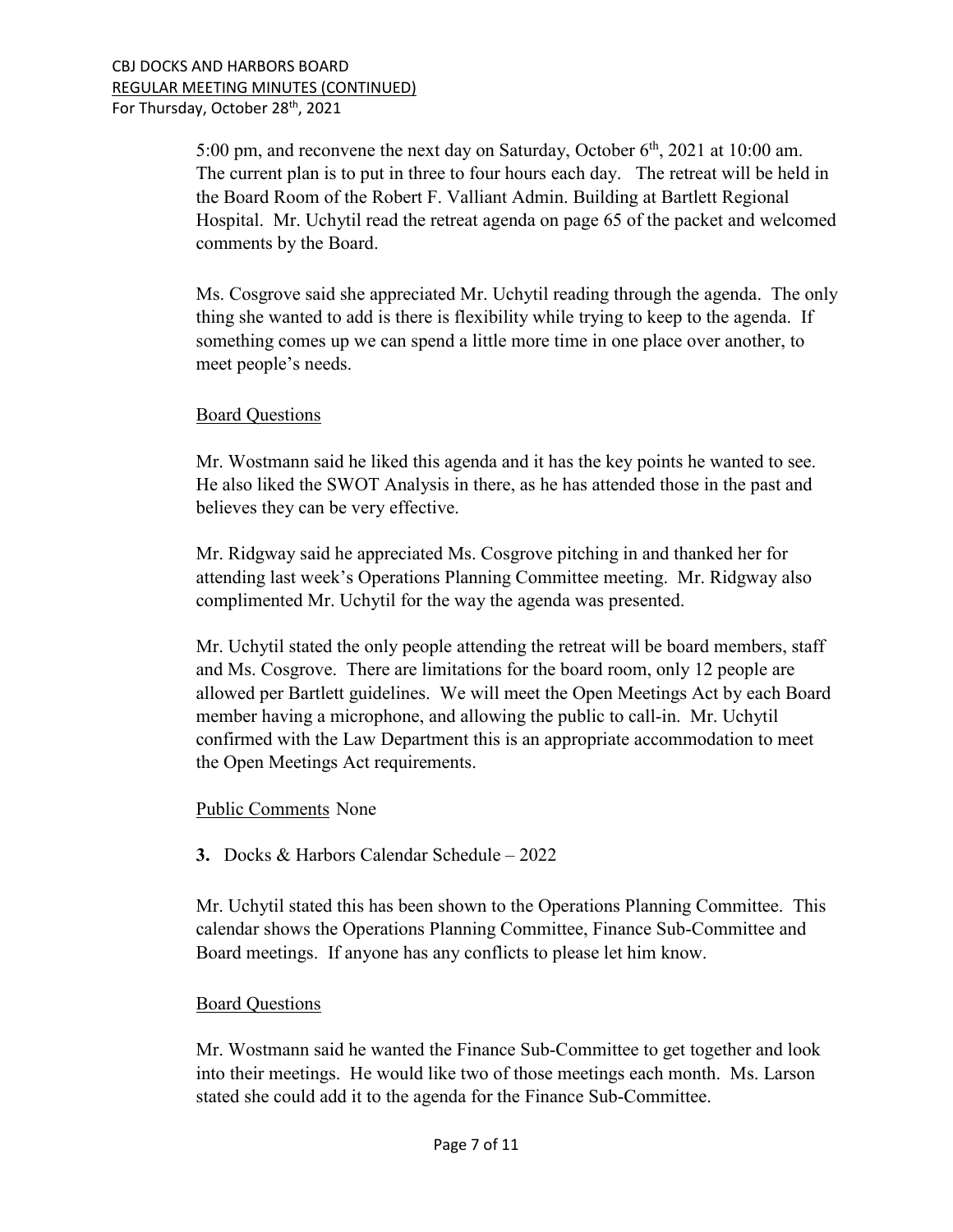## Public Comments None

## **4.** UAS Property Acquisition Strategy

Mr. Uchytil said he was working with the City Manager and this potential acquisition will be added to the Assembly Committee of the Whole (COW) meeting on Monday, November 1, 2021. The memo on page 67 basically gives some background and talking points for the Assembly. We are trying to acquire this property between the Aurora and Harris Harbor.

## Board Questions

Mr. Ridgway asked Mr. Uchytil if the 30 times increase to the lease can be recovered by existing sub-leases. We get \$36,700 per year to sublease the property, our yearly cost will be increased to \$230,000 per year.

Mr. Uchytil said we cannot recoup that difference on the backs of our sub-lessees. In FY2021 we were in the black \$180,000 for the Harbor Enterprise. This memo on page 67 states we cannot continue the status quo and keep collecting the same amount of rent and continue to be viable enterprise.

Mr. Schaal said when we went through the appraisal process for the boatyard lease, it was based on its use as a boatyard. When the appraisal was provided to UAS from the same appraiser, he was asked to find the value at the highest and best use. This is the reason for the new increased price.

Mr. Ridgway said he was trying to feel out how much of a liability that might be. He thanked Mr. Uchytil and Mr. Schaal for the explanation.

# Public Comment

### Mr. Dennis Watson, Juneau, AK

Mr. Watson asked the Board to really take a look at expenses when deciding these things at the retreat. Mr. Watson believes the UAS property purchase is probably the most important piece of the Docks & Harbors work projects. If Docks & Harbors lose this space down there, he does not know what we will be able to do. Mr. Watson asked the Board to be cautious, and he certainly supports the purchase.

# **X. Committee and Member Reports**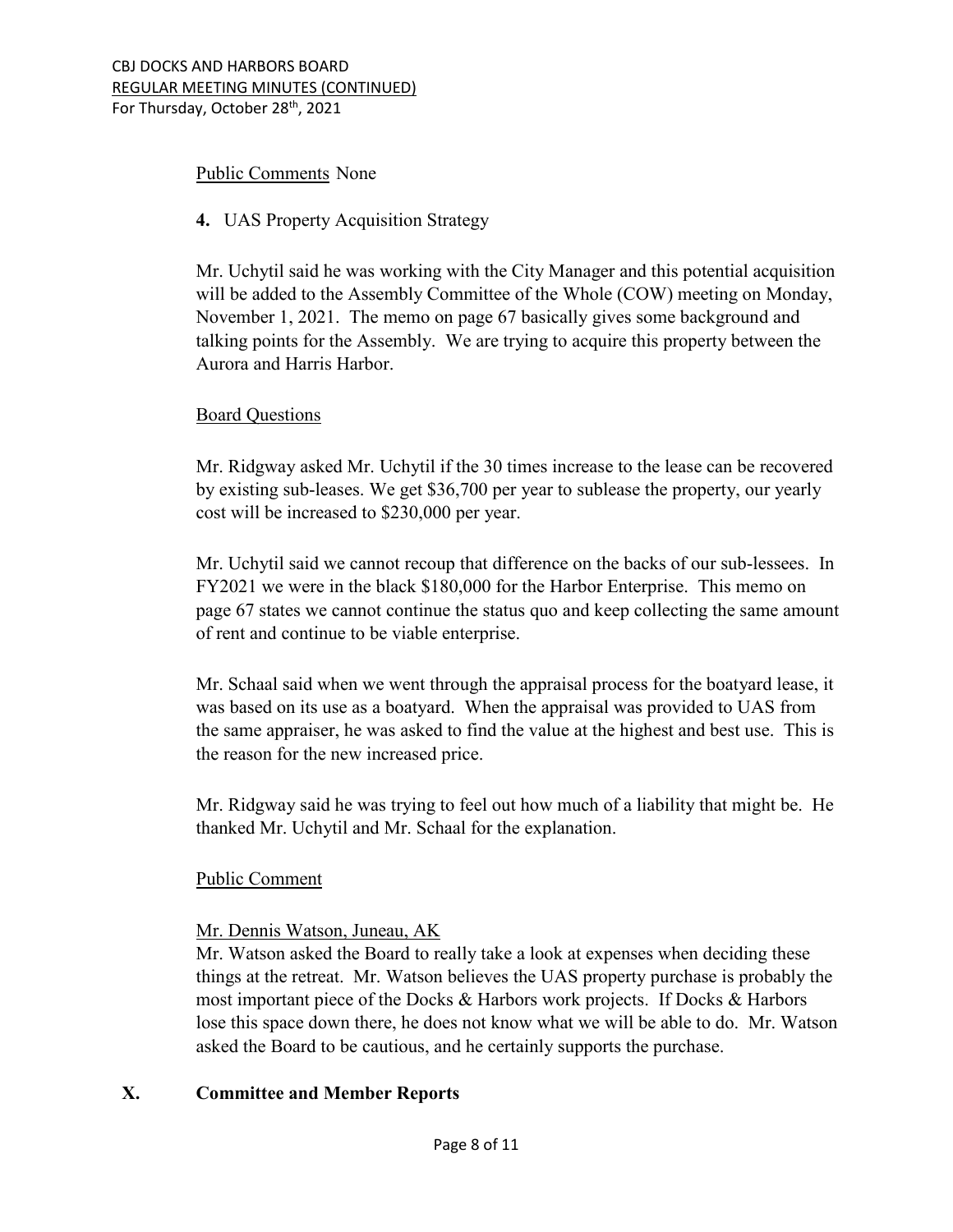1. Operations/Planning Committee Meeting – October  $20<sup>th</sup>$ , 2021

Mr. Ridgway said the policy statement rate setting was not forwarded to the Board, but was discussed. The Peratrovich Plaza and passenger-for-hire language was forwarded out of the committee. Also, they were joined by Ms. Cosgrove to discuss the upcoming board retreat.

2. Finance Sub-Committee Meetings – October  $13^{th}$  &  $27^{th}$ , 2021

Mr. Wostmann said the focus had been primarily on the change in rates and how to apply the CPI. Trying to reach a consensus on the best way to establish a rate increase on an interim basis until we can complete the rate study.

3. Member Reports

Mr. Leither said that he has been speaking with many harbor patrons at Statter Harbor and people are very happy with the hot berth process. He wanted to pass that along as a compliment to the staff.

4. Assembly Lands Committee Liaison Report

Ms. Derr said the Assembly Lands Committee did not meet this month. They are scheduled to meet next week and it will be on next month's report.

5. Auke Bay Neighborhood Association Liaison Report

Mr. Wostmann received an active summary from the Planning Committee. The proposed zoning changes were not adopted, there has been no further action. Mr. Wostmann is on the contact list for the Auke Bay Neighborhood Association, but there is nothing new to add.

6. South Douglas/West Juneau Liaison Report – None

# **XI. Port Engineer's Report**

Mr. Schaal said his typical project update is in the packet and he wanted to let everyone know we will be discussing both cruise ship electrification, and the UAS property at the COW meeting on Monday, November 1, 2021. This will be the third time we have tried to present to the Assembly. Mr. Schaal gave the Board an update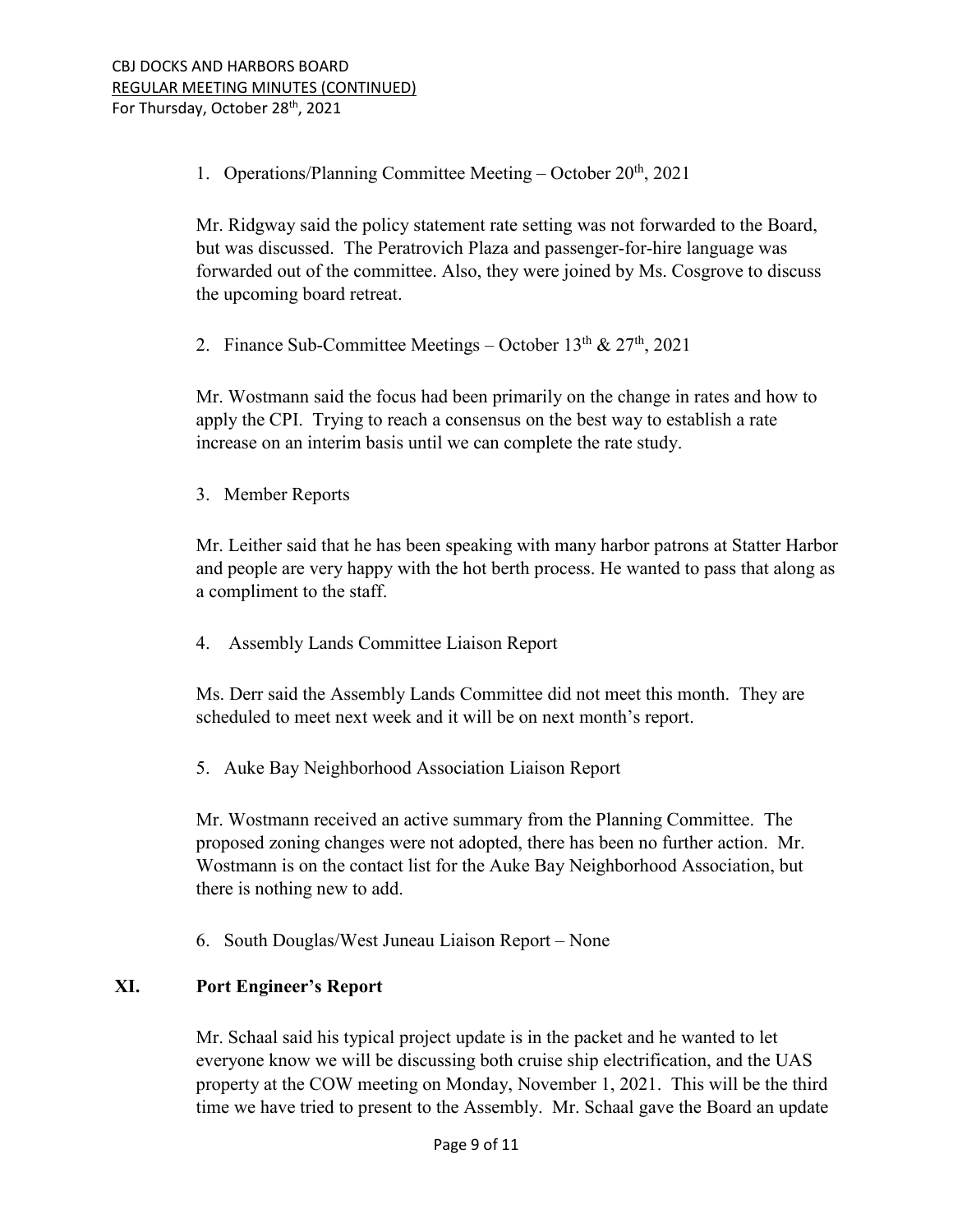on what he will be sharing. Through our review of the ships that will be using the docks over the next few years, we feel there will be enough power to move ahead with the project. Mr. Schaal discussed AEL&P, average precipitation and how the hydroelectric plant works. We would be at the bottom of the list to receive power, after the Franklin Dock, Greens Creek Mine and non-interruptible customers. Mr. Schaal stated the AS Dock has by far the most vessels able to connect and face the correct direction. There is a 4:1 ratio of vessels that can connect to the AS Dock vs the Cruise Ship Terminal Dock. If you are concerned with cost recovery, it would make sense to install the infrastructure at the AS Dock first.

### Board Questions

Ms. Derr asked if it would be beneficial to have Board members in the crowd (Zoom) for the November 1<sup>st</sup> 2021 COW meeting?

Mr. Schaal said yes, it is always great for the Assembly to see the Board caring about our projects.

Mr. Uchytil offered Board members use of the conference room at the Port Office to attend by Zoom.

# **XII. Harbormaster's Report**

Mr. Uchytil said staff is currently soliciting for a Harbor Security Officer. It will close next Friday, November  $5<sup>th</sup>$ , 2021. Hopefully after the interview process we will have a full-time Security Officer by the end of November.

### **XIII. Port Director's Report**

Mr. Uchytil said the requests for the rate study proposal is due by November 9<sup>th</sup>, 2021. He is anticipating at least three proposers. At least two board members have expressed an interest in sitting on the selection committee. If any other Board members would like to participate please let him know.

Mr. Uchytil said the last item to share with the Board is about the Alaska Association of Harbormaster's Conference in Anchorage. Every year they reveal the Alaska Department of Transportation Harbor Grant list. This year there was seven municipalities that submitted municipal harbor grant applications in the amount of \$20 million. There were two tier I projects, which always go to the top of the list. We ended up in fourth place behind the Sand Point. The legislature will need to